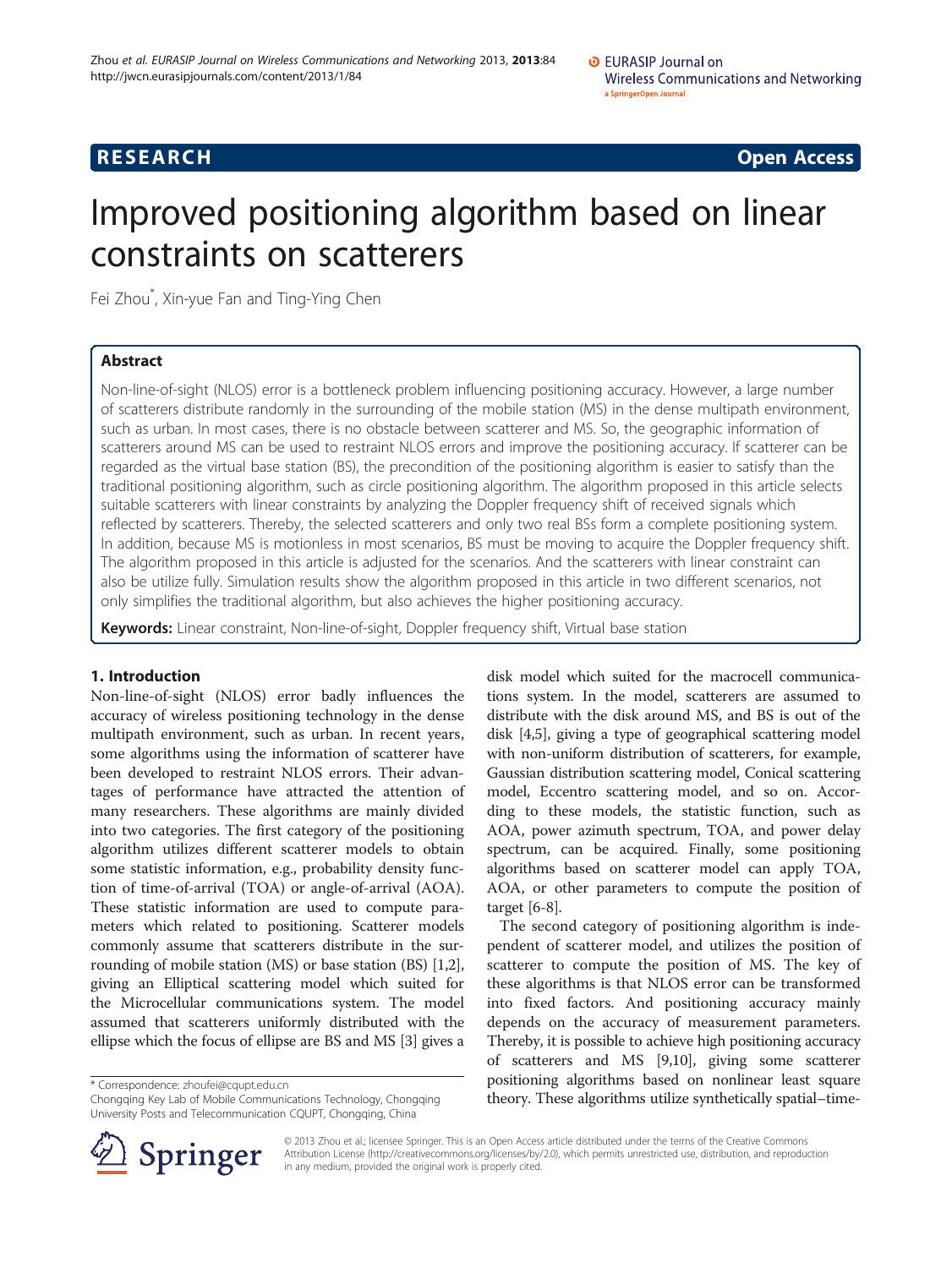<span id="page-1-0"></span>frequency information of received signal to compute the position of scatterer and MS. Because the received multipath signals reflected by scatterers include lots of information about scatterers, the position of scatterer can be computed in theory [\[11\]](#page-9-0), giving a network grid search algorithm based on single reflection geometry model, which utilizes the information of multiple BS to restraint NLOS error. In [[12-14\]](#page-9-0), several possible results of positioning and partial information of scatterer can be acquired from the priori information of BSs, and the selection of the final correct result can be fulfilled by scatterer information. If BS can measure the AOA and the rate of AOA variation of the measurement signal from scatterer, the position of scatterer can be computed. So, the constraint relation among BS, scatterer, and MS can be designed and can also be used to restraint positioning error. In most cases, the scatterer is assumed to be static. If the position of scatterer is known, scatterer can be regarded as virtual BS. Thereby, a circle fitting algorithm can be proposed based on virtual BS. In fact, the relation among scatterers, MS and BS can be obtained by analyzing AOA and angle-of-departure of signal. Thereby, system of linear equations can be designed from TOA. Positioning algorithms based on the linear equations have much advantage. For example, scatters and MS can be positioned simultaneously. And positioning accuracy only depends on measurement parameter. But the constraint condition of the category algorithm is hard to satisfy. In addition, if we can successfully identify NLOS propagation or LOS propagation from related parameters, positioning accuracy would be improved very much. If the number of LOS is enough, positioning algorithms is independent of NLOS error [\[15,16\]](#page-9-0). However, in a real environment, the number of LOS is too small or zero. So, the category of algorithms is hard to apply in real application. The algorithm proposed in this article is based on the second category of positioning algorithm. Referring to the previous study, multiple scatterers and MS in the same line are assumed to have the same absolute Doppler frequency shifts. Many methods that utilize linear constraint between scatterers and MS are introduced in [[10](#page-9-0)]. Three cases are commonly considered in positioning algorithm: (i) one scatterer and MS are in the same line; (ii) two scatterers and MS are in the same line; (iii) three or more scatterers and MS are in the same line. In the first case, if only one scatterer is in the same line with MS, it is impossible to acquire enough scatterer by multipath signal pairing. So, the positioning algorithm proposed in this article is not effective. The third case is studied by so many researchers. However, the second case is more general than the third case. Thereby, the second case is more valuable in implementing the proposed positioning algorithm. Due to high performance of line constraint positioning and inappeasable precondition, this article

proposed an improved positioning algorithm using linear constraint on two BSs [\[17-20\]](#page-9-0).

The remainder of this article is organized as follows. Section 2 presents and analyzes traditional positioning algorithm, which uses linear constraint on scatterers. The key points multipath pairing and TOA reconstruction are analyzed. Section [3](#page-2-0) introduces an improved positioning algorithm based on linear constraint on only two scatterers. Section [4](#page-4-0) gives a special and valuable case for the moving BS situation. Then the proposed positioning algorithm in Section [3](#page-2-0) is adjusted to suit for the new case. Section [5](#page-7-0) provides the simulation and results. Finally, conclusion and the further work are given.

# 2. Traditional positioning algorithm using linear constraints on scatterers

Positioning algorithms using linear constraints on scatterers are mainly based on the single reflect model. When scatterer and MS are in the same line, their Doppler frequency shifts on multipath signals are the same. Thus, these multipath signals can be extracted by filtering all received signals. Assuming that the coordinate of MS is  $(x_0, y_0)$ , and the polar coordinates of the scatterer is  $(\rho_k, \theta_k)$ ,  $k = 1, 2, ..., N$ , then the following linear Equations (1) and (2) are derived when the scatter and the MS are in the same line [\[21,22](#page-9-0)]:

$$
y_0 = ax_0 + b \tag{1}
$$

$$
s = ac + be \tag{2}
$$

where *a* and *b* are real numbers; **s**, **c**, and **e** are  $N \times 1$ vectors,  $s_k = \rho_k sin(\theta_k)$ ,  $c_k = \rho_k cos(\theta_k)$ ,  $e_k = 1$ ,  $k = 1, 2, ..., N$ . By using the following equation, we can derive TOA of  $l_k$  of the multipath signal reflected by kth scatter:

$$
l_k = \rho_k + \sqrt{\left(\rho_k \cos(\theta_k) - x_0\right)^2 + \left(\rho_k \sin(\theta_k) - y_0\right)^2}
$$
\n(3)

Equation (4) is then derived from Equation (3)

$$
x_0^2 + y_0^2 = l_k^2 - 2\rho_k[l_k - x_0 \cos(\theta_k) - y_0 \sin(\theta_k)] \qquad (4)
$$

By combining Equations (1), (2), and (4), we can obtain

$$
aP_k + 2bl_k - gc_k - hs_k = q_k \tag{5}
$$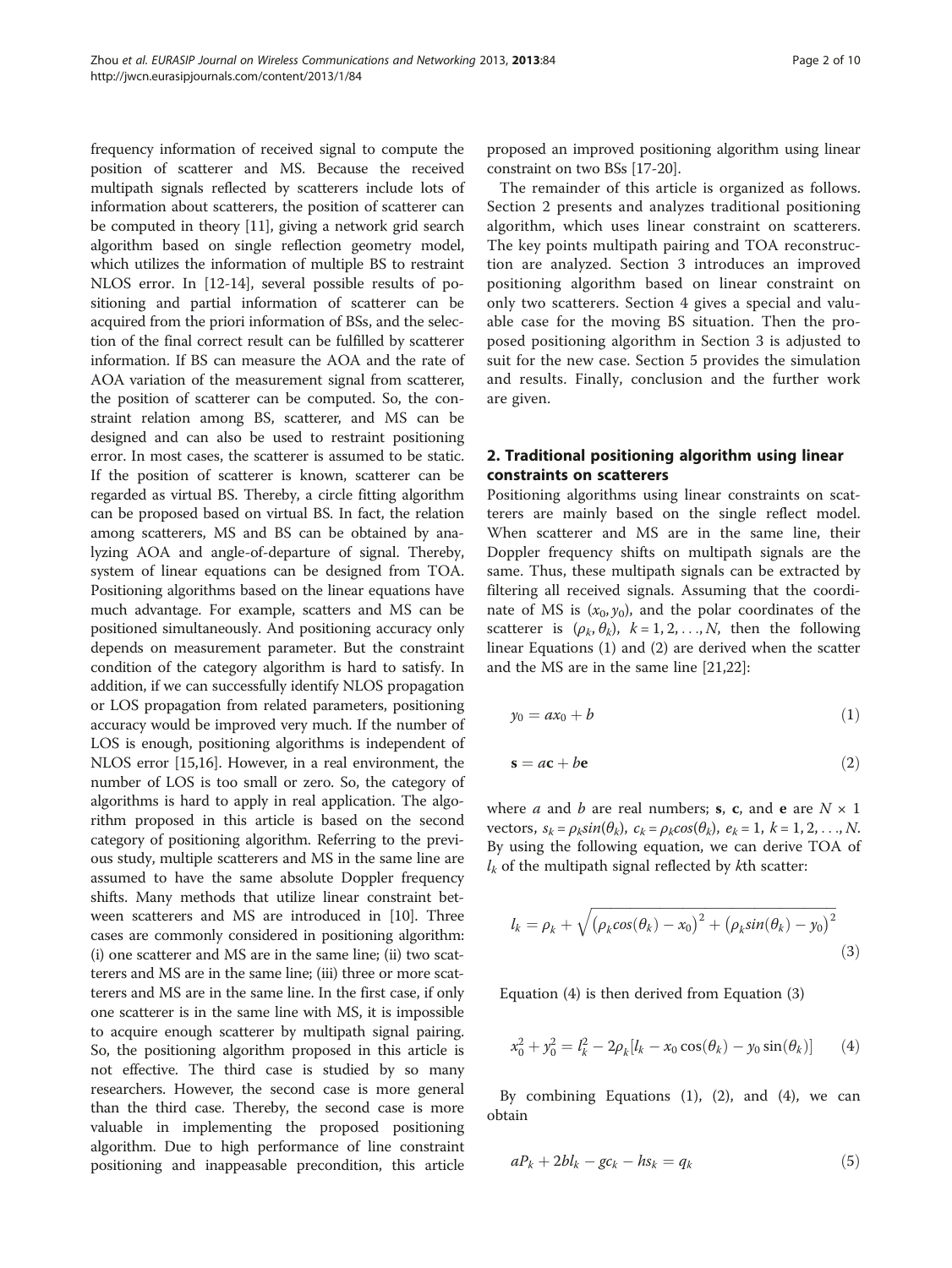<span id="page-2-0"></span>where

$$
c_k = cos(\theta_k), s_k = cos(\theta_k), P_k = l_k^2 cos(\theta_k), q_k
$$
  
=  $l_k^2 sin(\theta_k), g = 2bx_0 + a(x_0^2 + y_0^2), h$   
=  $2by_0 - (x_0^2 + y_0^2);$ 

Thus, from Equation [\(5](#page-1-0))

$$
ah + g = 2bx_0 + 2aby_0 \tag{6}
$$

By substituting the TOA of  $l_k$  and the AOA of  $\theta_k$ , which is measured by BS, into Equation [\(5](#page-1-0)), we can obtain Equation (7)

$$
AX = B \tag{7}
$$

where

$$
X = [a, b, g, h]^T, B = [q_1, q_2, \dots, q_k]^T,
$$
  

$$
A = \begin{bmatrix} P_1 & l_1 & -c_1 & -s_1 \\ P_2 & l_2 & -c_2 & -s_2 \\ \vdots & \vdots & \vdots & \vdots \\ P_N & l_N & -c_N & -s_N \end{bmatrix}
$$

We can solve Equation (7) by using the least square (LS) algorithm.

$$
X = \left(A^T A\right)^{-1} A^T B \tag{8}
$$

By substituting  $a,b, g$ , and h into Equations [\(1\)](#page-1-0) and (6), we can obtain the position  $(x_0, y_0)$  of MS.

$$
\begin{cases}\n x_0 = \frac{ah + g - 2ab^2}{2b(1 + a^2)} \\
 y_0 = \frac{a(ah + g - 2ab^2)}{2b(1 + a^2)} + b\n\end{cases}
$$
\n(9)

# 3. Improved positioning algorithm based on linear constraints on scatterers in two BSs

Figure 1 shows a brief frame of the improved algorithm, which comprises three steps.

- Step 1: Multipath signal pairing: The BS receives the multipath signal and measures the Doppler frequency shift of the signal. The signals that reflected from scatterers to BS are then paired. Two scatterers that lie on the same line with MS are selected.
- Step 2: TOA reconstruction: After multipath signal pairing and scatterer selection, the chosen scatterers can be positioned based on the AOA



measured by the two BSs. The distances between MS and the two scatterers can be computed. Finally, by applying the linear constraints of two scatterers, we can implement TOA reconstruction.

Step 3: Positioning Estimation Using TOA: Two scatterers are regarded as virtual BS. At the same time, the positions of two real BSs are known, four TOAs are obtained. Some existing algorithms can be used to compute for the position of the MS.

#### 3.1. Multipath signal pairing

If two scatterers and one MS are in the same line, then the multipath components, the Doppler frequency shifts, reflected from two scatterers and received by a certain BS are all equivalent. Thus, the key to multipath signal pairing is distinguishing multipath signals with the same Doppler frequency shifts received from the same BS. As shown in Figure [2,](#page-3-0) the position parameter  $(x_{si}y_{si})$  of the ith scatterer is acquired by using Equation (10)

$$
x_{Si} = \frac{x_2 - x_1 \tan \beta_{2i} \tan \beta_{1i} + (y_1 - y_2) \tan \beta_{2i}}{1 - \tan \beta_{1i}}
$$
  
\n
$$
y_{Si} = (x_{Si} - x_1) \tan \beta_{1i} + y_1
$$
\n(10)

where  $(x_1, y_1)$  and  $(x_2, y_2)$  are the position parameters of two BSs, and  $\beta_{ii}$  is the direction of arrival of the *i*th scatterer measured by the *j*th BS. So,  $\beta_{1i}$  and  $\beta_{2i}$  can be obtained by Equation (11)

$$
tan\beta_{1i} = \frac{x_{Si} - x_1}{y_{Si} - y_1} \n tan\beta_{2i} = \frac{x_{Si} - x_2}{y_{Si} - y_2}
$$
\n(11)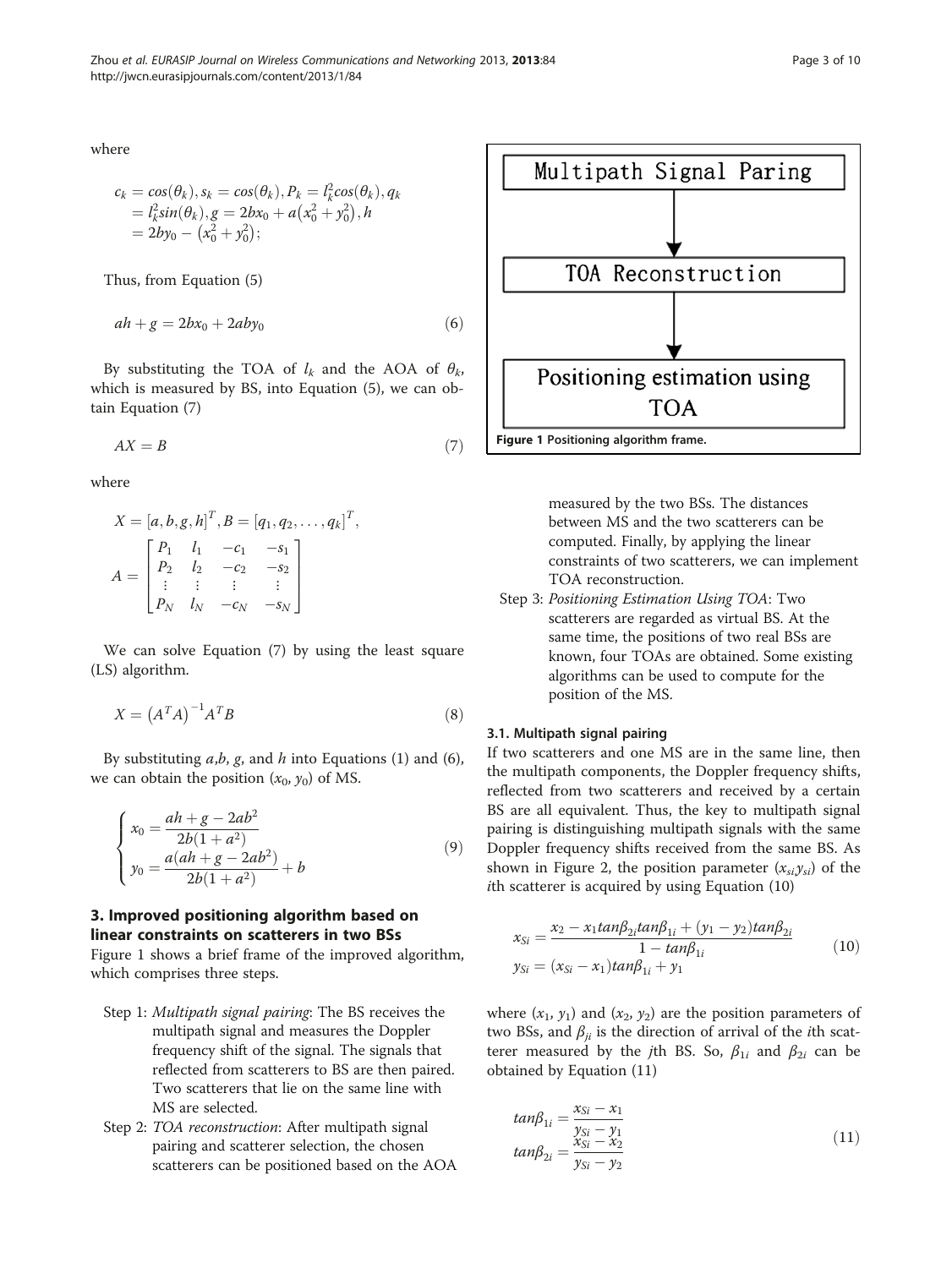The linear distance between the ith BS and the jth BS is derived by Equation (12).

$$
L_{ji} = \sqrt{(x_{Si} - x_j)^2 + (y_{Si} - y_j)^2}
$$
 (12)

If the measurement error is zero, then Equation (13) is logical.

$$
L_i = l_{1i} - L_{1i} = l_{2i} - L_{2i}
$$
\n(13)

where  $l_{ii}$  is TOA between *j*th scatter and *i*th BS. Equation (14) is the measurement error.

$$
EN = [(l_{2i} - L_{2i}) - (l_{1i} - L_{1i})]^2
$$
\n(14)

Two datasets are paired when EN is close to minimum. Thus, four datasets from two BSs  $(l_{1i}, \beta_{1i})$  and  $(l_{2i}, \beta_{2i})$ ,  $(l_{1i}, \beta_{1i})$  and  $(l_{2i}, \beta_{2i})$ ,  $(l_{1i}, \beta_{1i})$  and  $(l_{2i}, \beta_{2i})$ , and  $(l_{1j}, \beta_{1j})$  and  $(l_{2j}, \beta_{2j})$ , are grouped into four pairs. The ENs of the datasets can be computed using Equation (14). The dataset with the smallest EN must be reflected by the same scatterer and must be measured by two BSs separately; that is, the set must have correct pairing. So, the other sets of data measured by the same two BSs are also correct pairing.

## 3.2. TOA reconstruction

If the multipath signals of the different BSs are successfully paired, then the positioning parameter of scatterers  $S_i$  and  $S_j$ ,  $(x_{si}, y_{si})$  and  $(x_{si}, y_{si})$  can be computed by using Equation ([10](#page-2-0)). The distance between the two scatterers can be derived by using Equation (15).

$$
L_{S} = \sqrt{(x_{Si} - x_{Sj})^{2} + (y_{Si} - y_{Sj})^{2}}
$$
\n(15)

Thus, the line relation among  $S_i$ ,  $S_j$ , and MS can be determined by  $L_i$ ,  $L_j$ , and  $L_s$ .

If  $L_i > L_s$  and  $L_i > bL_i$ , then  $S_i$  is located between  $S_i$  and MS.

If  $L_i > L_s$  and  $L_i > L_j$ , then  $S_i$  is located between  $S_i$  and MS.

If  $L_s > L_i$  and  $L_s > L_i$ , then MS is located between  $S_i$  and  $S_i$ .

In case (1),  $S_i$ ,  $S_j$ , and BS1 form a triangle. Thus, Equation (16) can be derived.

$$
cos\alpha_{1j} = \frac{L_S^2 + L_{1j}^2 - L_{1i}^2}{2L_S L_{1j}}
$$
\n(16)

In another triangle formed by  $S_i$ , MS, and BS1, the line distance  $L<sub>line1</sub>$  between MS and BS1 can be obtained by using Equation (17).

$$
L_{line1} = \sqrt{r_j^2 + L_{1j}^2 - 2r_j L_{1j} \cos \alpha_{1j}} \tag{17}
$$

Similarly, the distance  $L<sub>line2</sub>$  between MS and BS2 can be derived by Equation (18).

$$
L_{line2} = \sqrt{r_j^2 + L_{2j}^2 - \frac{\left(L_S^2 + L_{2j}^2 - L_{2i}^2\right)r_j}{L_S}}
$$
(18)

In case (2), on the basis of the triangle relations among  $S_i$ ,  $S_j$ , and BSi (i = 1,2), we can calculate for  $L_{\text{line1}}$  and  $L<sub>line2</sub>$  by using Equation (19). Thus, TOA reconstruction can be implemented.

$$
L_{line1} = \sqrt{r_i^2 + L_{1i}^2 - \frac{\left(L_S^2 + L_{1i}^2 - L_{1j}^2\right)r_i}{L_S}}
$$
  
\n
$$
L_{line2} = \sqrt{r_i^2 + L_{2i}^2 - \frac{\left(L_S^2 + L_{2i}^2 - L_{2j}^2\right)r_i}{L_S}}
$$
\n(19)

Similarly, the resolution of cases (1) and (2) is still in effect in case (3).

#### 3.3. Positioning parameter of mobile computation

Figure 2 shows that  $S_i$  and  $S_j$  can be considered as virtual BS, and  $r_i$  and  $r_j$  are the TOAs in the line-of-sight (LOS) path of an MS to two scatterers  $S_i$ ,  $S_j$ . The TOA in the LOS of BS1 and BS2 can be reconstructed. Thus, four TOAs from different BSs to MSs can be utilized to compute the positioning parameter of MS. The LS algorithm is the preferred algorithm.

$$
(x_j - x_1)x + (y_j - y_1)y = \frac{1}{2} \left[ x_j^2 + y_j^2 - (x_1^2 + y_1^2) + r_1^2 - r_j^2 \right]
$$
\n(20)

<span id="page-3-0"></span>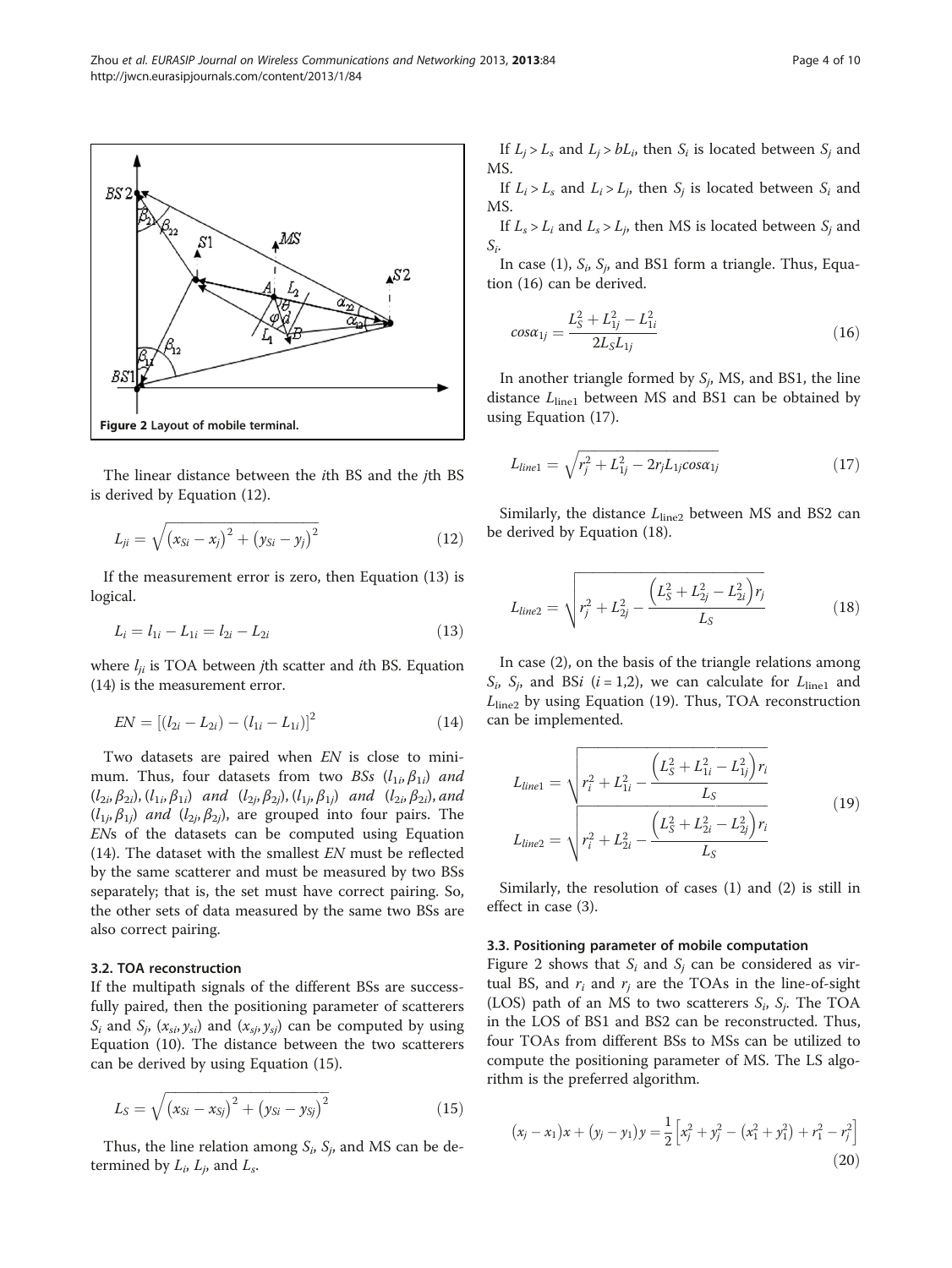<span id="page-4-0"></span>where  $r_j^2 = (x_j - x)^2 + (y_j - y)^2$ . Equation ([20\)](#page-3-0) can be derived and represented by the following vector matrix form, Equation (21)

$$
AX = B \tag{21}
$$

where

$$
X = \begin{bmatrix} x \\ y \end{bmatrix} \tag{22}
$$

$$
A = \begin{bmatrix} x_2 - x_1 & y_2 - y_1 \\ x_{Si} - x_2 & y_{Si} - y_2 \\ x_{Si} - x_{Si} & y_{Si} - y_{Si} \end{bmatrix}
$$
 (23)

$$
B = \begin{bmatrix} \frac{1}{2} \left[ x_2^2 + y_2^2 - (x_1^2 + y_1^2) + L_{line1}^2 - L_{line2}^2 \right] \\ \frac{1}{2} \left[ x_{Si}^2 + y_{Si}^2 - (x_2^2 + y_2^2) + L_{line2}^2 - r_i^2 \right] \\ \frac{1}{2} \left[ x_{Si}^2 + y_{Si}^2 - (x_{Si}^2 + y_{Si}^2) + r_i^2 - r_j^2 \right] \end{bmatrix}
$$
(24)

The position of MS can also be computed by using the LS algorithm, as shown in Equation [\(8](#page-2-0)).

# 4. Improved algorithm on scatter linear restriction based on moving BS

The above algorithm is inefficient when the MS is static, because the Doppler frequency shift cannot be obtained. However, the Doppler frequency shift can be obtained if the BS is mobile. Thereby, a novel positioning algorithm based on mobile BS is proposed by utilizing two multipath signals. The following are the basic steps of the proposed algorithm:

- (1)The BS receives a multipath signal and measures the Doppler frequency shift of that signal. Signals reflected from scatterers to BS are then paired. Among the pairings, two scatterers that lie in the same line with the MS are chosen.
- (2)After the paired multipath signal that is reflected by two scatterers is chosen, the positions of the paired signal can be computed by utilizing the circle fitting algorithm [\[7,8](#page-9-0)] on the basis of the trajectory information of a single BS, TOA, and AOA.
- (3)The TOA is reconstructed in each measurement point of any mobile trajectory of the BS.
- (4)The measurement points of two scatterers and BS in the mobile trajectory are regarded as virtual BSs, and the reconstructed TOA is the TOA of LOS.

Thus, the position of the MS can be computed by employing the LS algorithm. The improved algorithm has two key points: multipath signals pairing and TOA/ AOA reconstruction.



### 4.1. Scatterer position estimation by circle fitting algorithm

#### 4.1.1 Assumption

During the entire motion estimation, the positions of the two scatterers are regarded as scatter points and are assumed stationary.

Considering that the measured distance is greater than the perturbation motion of the scatterer, this perturbation is regarded as the measurement error of TOA. Therefore, the above assumption is reasonable, and scatterers have transient stationary characteristics. Assuming that  $N$  times measurement is executed in the motion trajectory of BS, as shown in Figure 3, the pseudo-target coordinate of the *n*th point  $V(n)=(x_i(n), y_i(n))$  can be computed by using Equation (25).

$$
\begin{cases}\n x_i(n) = x_n + l_i(n) \cos(\alpha_i(n)) \\
 y_i(n) = y_n + l_i(n) \sin(\alpha_i(n))\n\end{cases}
$$
\n(25)

Here,  $(x_n, y_n)$  is the coordinate of the *n*th measurement point,  $l_i(n)$  is the TOA of the measurement point, and  $\alpha_i(n)$  is the AOA of the measurement point.

The MS shown in Figure 3 is a real mobile terminal. The MS is stationary during the entire process; thus, regardless of the motion trajectory of the BS, the distance  $r_i$  between the pseudo-target  $V_i(n)$  to the measurement point  $BS(n)$  and the *i*th scatterer is the same. The *n*th pseudo-target to the measurement point  $BS(n)$  and MS are in the same circle, and the center of the circle is the

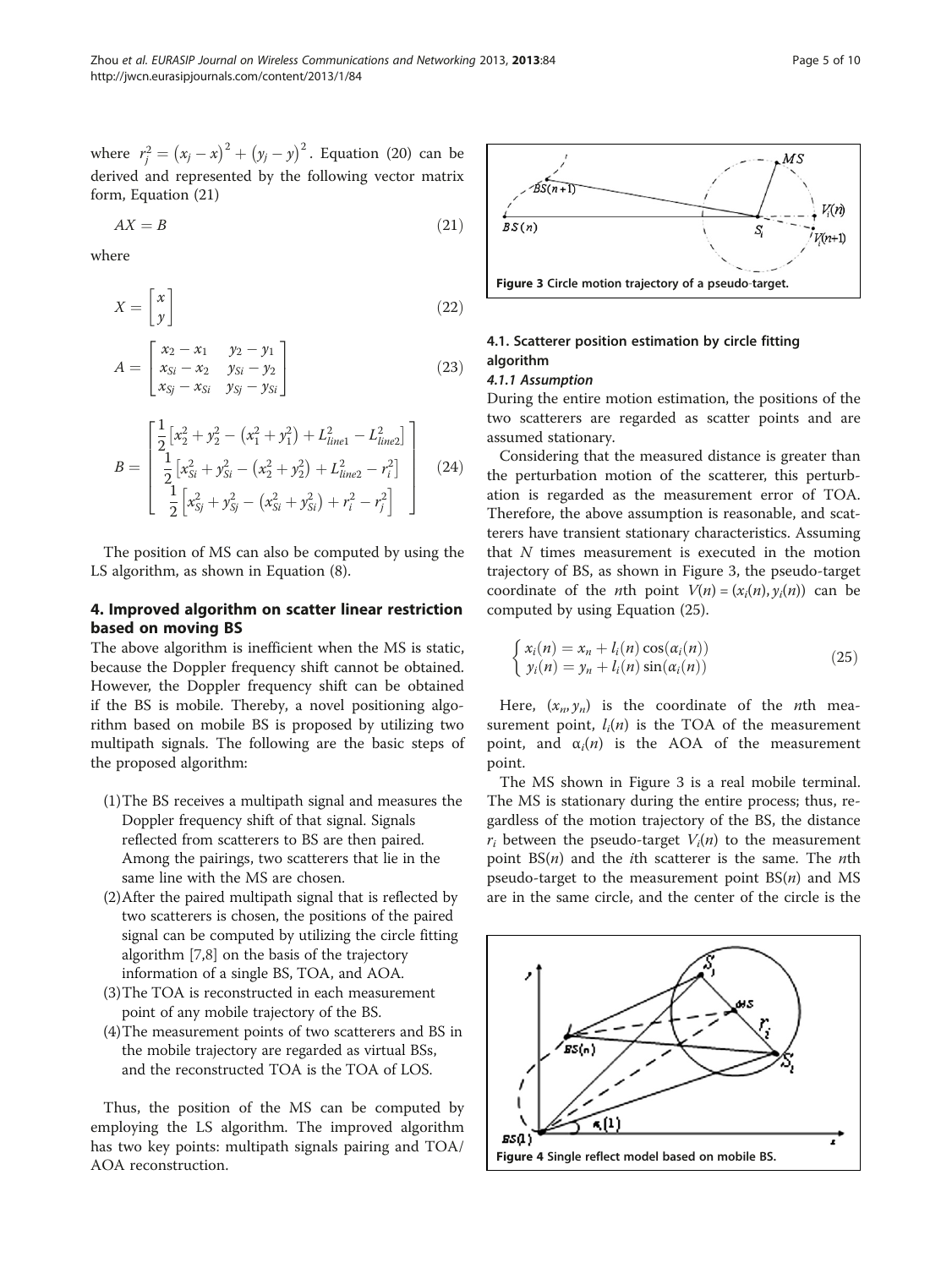<span id="page-5-0"></span>Table 1 Simulation parameters

| Coordinate of MS                | (800.800)        |
|---------------------------------|------------------|
| Velocity along the x-axis of MS | $10 \text{ m/s}$ |
| Velocity along the y-axis of MS | $10 \text{ m/s}$ |
| Simulation number               | 2000             |
| Multipath number                |                  |

ith scatterer. The coordinate and radius of the circle are  $S_i = (x_{si}, y_{si})$  and  $r_i$ , respectively.

$$
(x_i(n) - x_{si})^2 + (y_i(n) - y_{si})^2 = r_i^2
$$
 (26)

Equation (27) can be derived by using the LS algorithm:

$$
A_i X_i = B_i \tag{27}
$$

where

$$
A_{i} = \begin{bmatrix} x_{i}(1) & y_{i}(1) & 1 \\ x_{i}(2) & y_{i}(2) & 1 \\ \vdots & \vdots & \vdots \\ x_{i}(N) & y_{i}(N) & 1 \end{bmatrix},
$$
  
\n
$$
B = \begin{bmatrix} x_{i}^{2}(1) + y_{i}^{2}(1) \\ x_{i}^{2}(2) + y_{i}^{2}(2) \\ \vdots \\ x_{i}^{2}(N) + y_{i}^{2}(N) \end{bmatrix}, X_{i} = \begin{bmatrix} -2x_{si} \\ -2y_{si} \\ x_{si}^{2} + y_{si}^{2} - r_{i}^{2} \end{bmatrix}
$$

When the number of measurement points is not less than three, the solution of the LS algorithm is as follows:

$$
X_i = \left(A_i^T A_i\right)^{-1} A_i^T B_i \tag{28}
$$

Thus,

$$
\begin{cases}\nx_{si} = -X_i(1)/2 \\
y_{si} = -X_i(2)/2 \\
r_i = \sqrt{X_i^2(1) + X_i^2(2) - 4X_i(3)}/2\n\end{cases}
$$
\n(29)

#### 4.2. TOA reconstruction of measurement point

The two scatter positioning coordinates  $(x_{si}, y_{si})$  and  $(x_{si},$  $y_{si}$ ) as well as the distances  $r_i$  and  $r_j$  between two scatterers and MS can be calculated by using Equation (29). The coordinate of the N measurement points can be computed by utilizing the initial coordinate and mobile trajectory during BS motion. The distance  $L_s$  between two scatterers can be derived by the following equation:

$$
L_{S} = \sqrt{(x_{Si} - x_{Sj})^{2} + (y_{Si} - y_{Sj})^{2}}
$$
 (30)

If  $L_i > L_s$  and  $L_i > L_j$ , then the LOS distance of the *n*th measurement point  $L_n^{los}$  can be obtained from Equation (31).

$$
L_n^{Los} = \left(\sqrt{r_i^2 + (l_i(n) - r_i)^2 - \left(\frac{(L_S^2 + (l_i(n) - r_i)^2)}{-(l_j(n) - r_j)^2)r_i}\right)}\right)
$$
  
 
$$
ah + g = 2bx_0 + 2aby_0
$$
 (31)

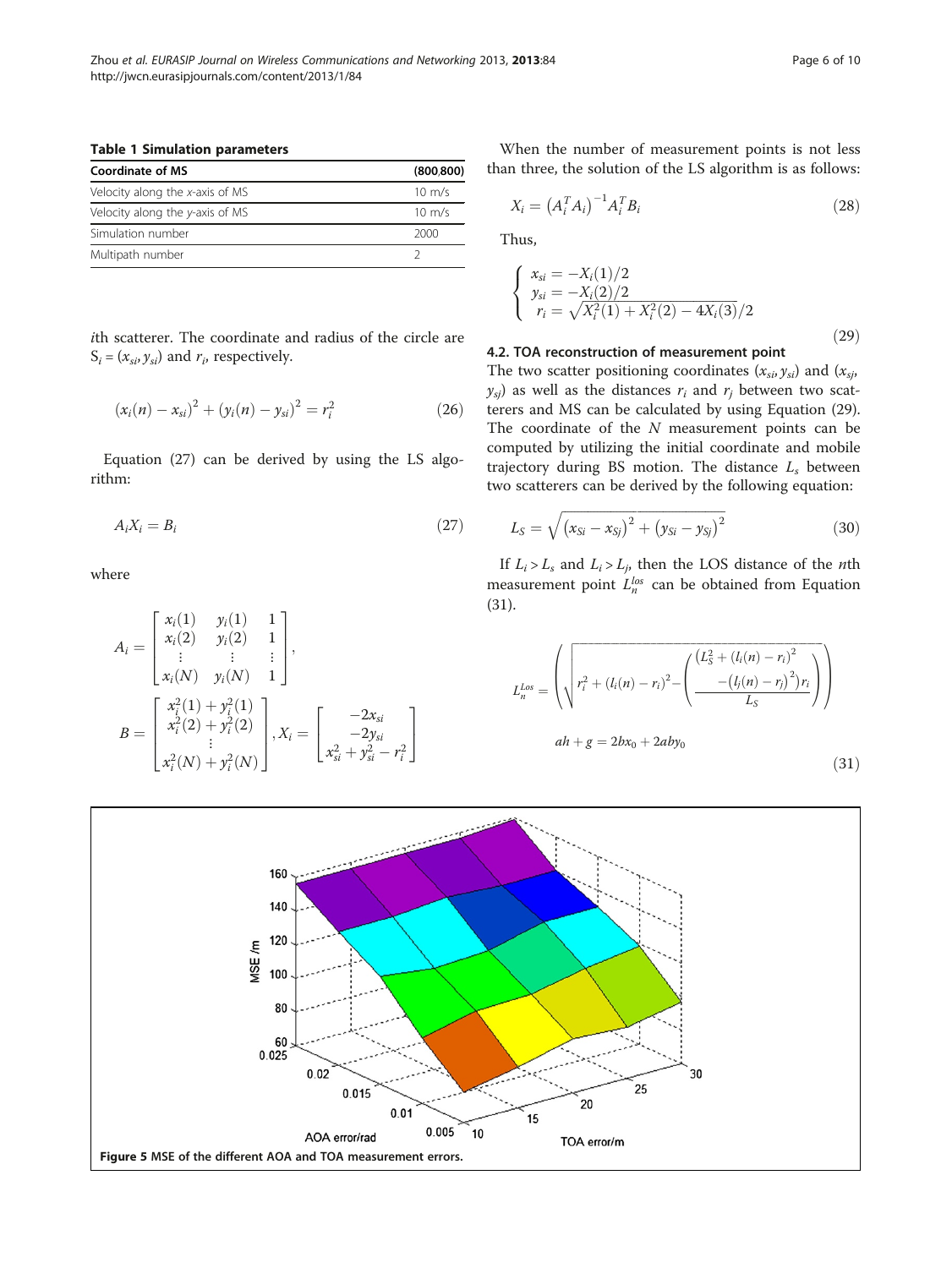<span id="page-6-0"></span>

If  $L_j > L_s$  and  $L_j > L_i$ , then the LOS distance of the *nth* measurement point  $L_n^{LOS}$  can be obtained from Equation (32).

$$
L_n^{Loss} = \sqrt{r_j^2 + (l_j(n) - r_j)^2 - \left(\frac{(L_S^2 - (l_i(n) - r_i)^2 + (l_j(n) - r_j)^2)r_j}{L_S}\right)}
$$
(32)

If  $L_s > L_i$  and  $L_s > L_j$ , then  $L_n^{LOS}$  can be obtained by Equations [\(31](#page-5-0)) or (32).

#### 4.3. Computation of MS position

In Figure [4,](#page-4-0)  $S_i$  and  $S_i$  are viewed as virtual BSs, and  $r_i$ and  $r_i$  are the LOS TOAs between two virtual BSs and MSs. Assuming that the measurement is executed N times during BS motion; thus,  $N + 2$  measurement equations can be designed to compute for the position of MS by utilizing the LS algorithm and by combining the reconstructed TOA.

$$
X = \left(A^T A\right)^{-1} A^T B \tag{33}
$$

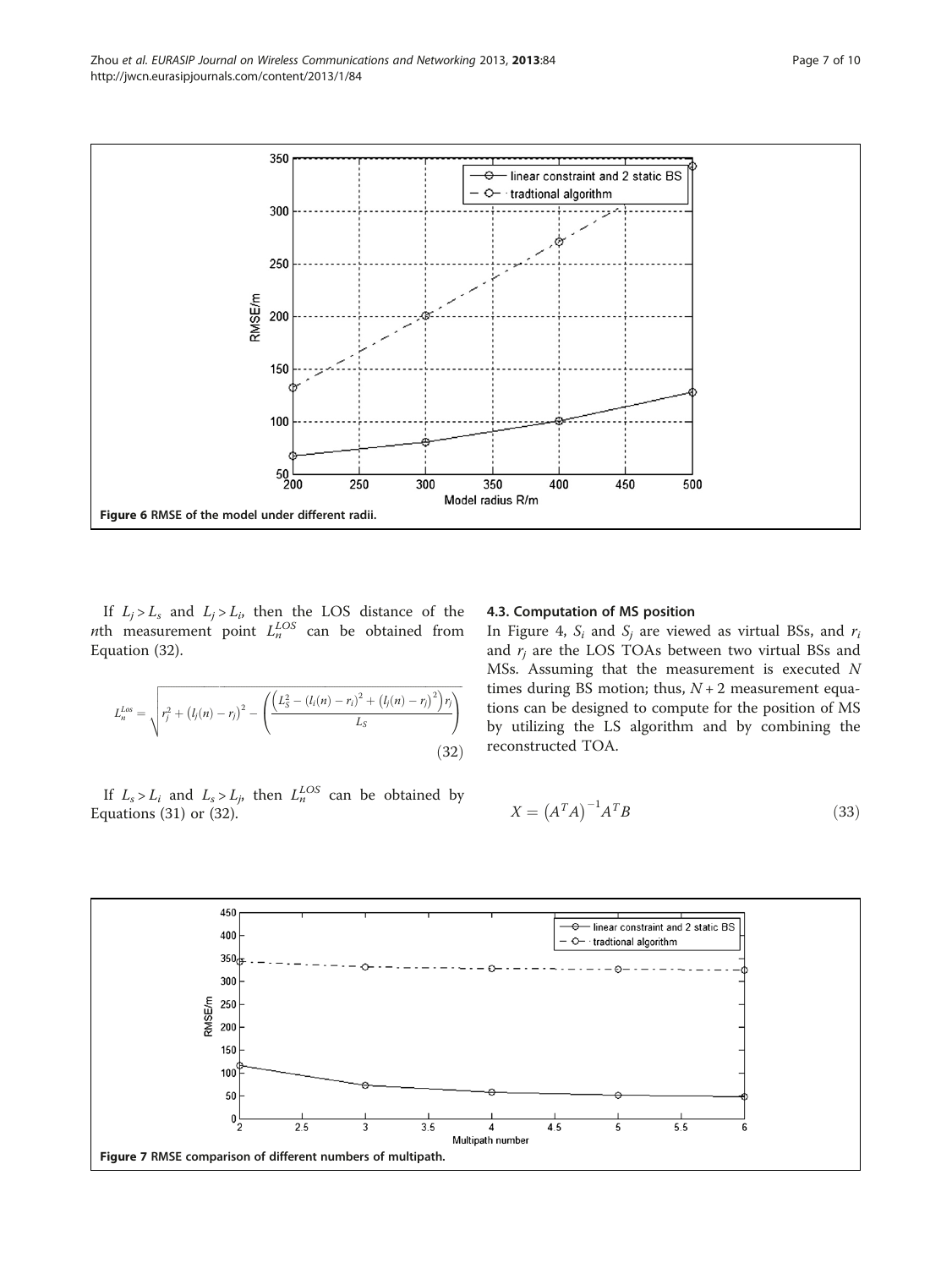<span id="page-7-0"></span>Table 2 Simulation parameters

| <b>Coordinate of MS</b>         | (800.800)        |
|---------------------------------|------------------|
| Velocity along the x-axis of BS | $0 \text{ m/s}$  |
| Velocity along the y-axis of BS | $10 \text{ m/s}$ |
| Simulation number               | 2000             |
| Multipath number                |                  |

where

$$
X = \begin{bmatrix} x \\ y \end{bmatrix},
$$
  
\n
$$
A = \begin{bmatrix} x_{Sj} - x_{Si} & y_{Sj} - y_{Si} \\ x_{Si} - x_1 & y_{Si} - y_1 \\ x_1 - x_2 & y_1 - y_2 \\ \vdots & \vdots \\ x_{N-1} - x_N & y_{N-1} - y_N \end{bmatrix},
$$
  
\n
$$
B = \begin{bmatrix} \frac{1}{2} \left[ x_{Si}^2 + y_{Si}^2 - (x_{Si}^2 + y_{Si}^2) + r_i^2 - r_j^2 \right] \\ \frac{1}{2} \left[ x_{Si}^2 + y_{Si}^2 - (x_1^2 + y_1^2) + (L_1^{LoS})^2 - r_i^2 \right] \\ \frac{1}{2} \left[ x_1^2 + y_1^2 - (x_2^2 + y_2^2) + (L_2^{LoS})^2 - (L_1^{LoS})^2 \right] \\ \vdots \\ \frac{1}{2} \left[ x_{N-1}^2 + y_{N-1}^2 - (x_N^2 + y_N^2) + (L_N^{LoS})^2 - (L_{N-1}^{LoS})^2 \right] \end{bmatrix}
$$

#### 5. Simulation and analysis

The improved algorithm in Section [3](#page-2-0) is simulated and researched, and a macrocell district is assumed. BS1 is located in the original point of the Cartesian coordinate system, whereas BS2 is located in (0, 2000)m. BS is static and MS is moving. The remaining simulation parameters are shown in Table [1](#page-5-0).

Figure [5](#page-5-0) shows the mean-squared error (MSE) of the different TOA and AOA measurement errors in the disk of scatterers (DOS) model with a radius of 500 m. The AOA measurement error has a greater influence on positioning accuracy than that of the TOA measurement error. Thus, the effect of the TOA measurement error is evident when the AOA measurement error is minimal. However, the positioning accuracy is mainly influenced by the AOA measurement error when the AOA measurement error is large.

Figure [6](#page-6-0) shows the comparison of the root-meansquare error (RMSE) of the model with different radii. The standard TOA and AOA measurement errors are 1.5 m and 0.005 rad, respectively. This finding concludes that the performance of the improved algorithm is better than that of the traditional algorithm. The performance of the traditional algorithm degrades with increasing radius. Consequently, the improved positioning algorithm, which is based on linear constraints on scatterers in two BSs, performs better than the traditional algorithm. The positioning error of the proposed algorithm is also stable.

Figure [7](#page-6-0) compares the positioning error of simulation parameters in the DOS model for different numbers of multipaths. Figure [7](#page-6-0) concludes that the RMSE of positioning decreases with increasing number of multipath.

Simultaneously, we analyze the improved algorithm in Section 5, in which the BS is mobile and the MS is stationary. The simulation parameters are shown in Table 2. The distance of the two measurement points is 50 m.

Figure 8 shows the RMSE of the positioning result under different TOA and AOA measurement errors.



1  $\overline{1}$  $\overline{1}$  $\overline{1}$  $\overline{1}$  $\overline{1}$  $\overline{1}$  $\overline{\phantom{a}}$  $\overline{1}$  $\overline{1}$  $\overline{1}$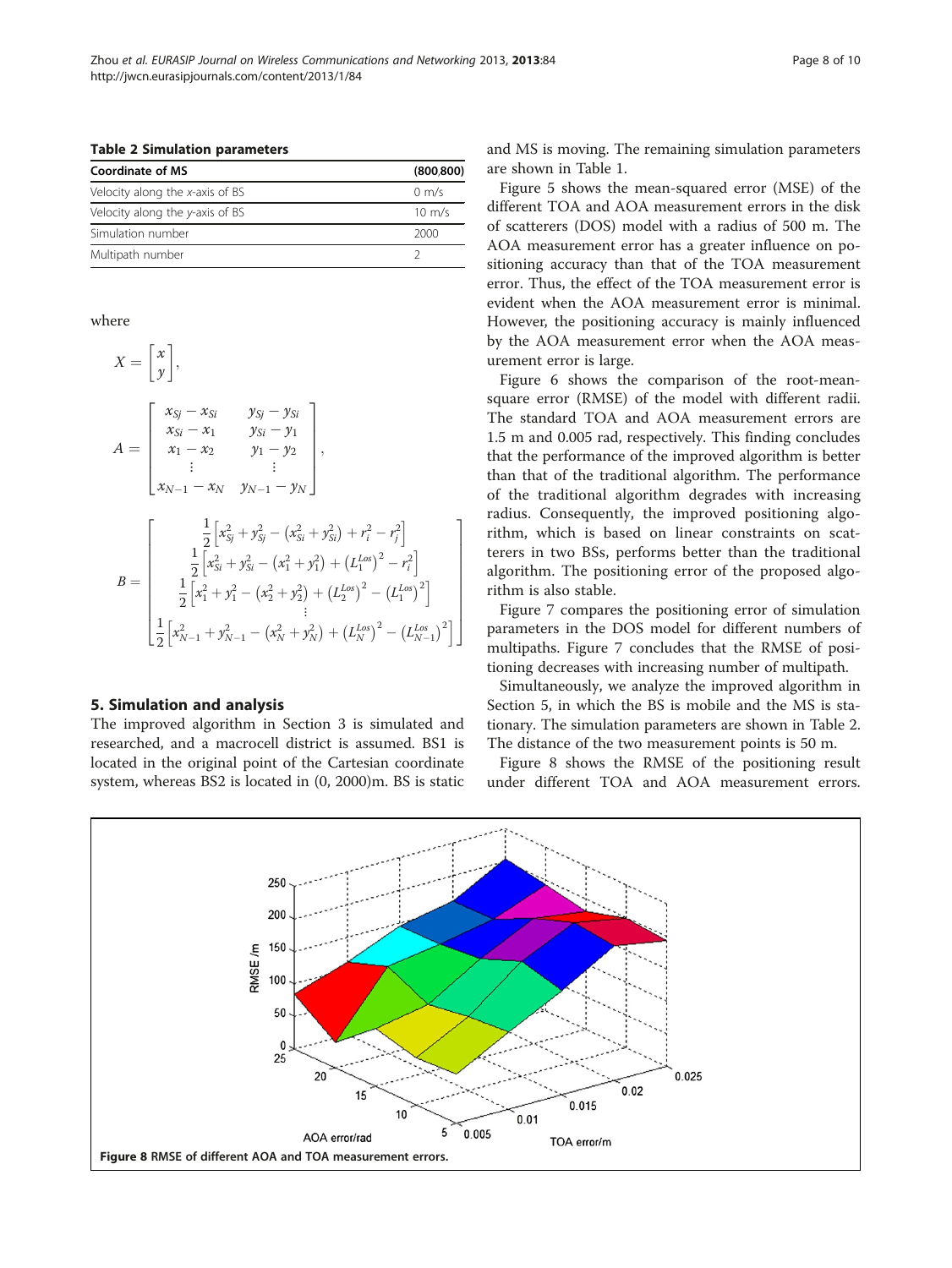

Figure [8](#page-7-0) denotes that the positioning accuracy is influenced mainly by the AOA measurement error, which agrees with the result of Figure [5](#page-5-0).

Figure 9 denotes that the improved algorithm for scatter linear restriction, which is based on mobile BS, performs better than the traditional algorithm. The performance of the above algorithms improves with increased measurement points because more geographic information is provided with more measurement points.

If the TOA measurement standard error is 1.5 m, then the AOA measurement standard error is 0.005 rad. Table 3 shows the RMSE comparison of the traditional algorithm and the two improved algorithms proposed in this article.

This article proposes an improved traditional positioning algorithm by using scatter constraint information. The improved algorithm suits more common cases and performs better than the traditional algorithm. Further research is necessary to improve this study.

|  |  | Table 3 RMSE comparison of different algorithms (m) |  |  |  |  |
|--|--|-----------------------------------------------------|--|--|--|--|
|--|--|-----------------------------------------------------|--|--|--|--|

| Multipath<br>signal number | <b>Traditional</b><br>algorithm | Improved<br>algorithm<br>based on<br>static BS | <b>Improved</b><br>algorithm<br>based on<br>moving BS |
|----------------------------|---------------------------------|------------------------------------------------|-------------------------------------------------------|
| $\mathcal{P}$              | Invalid                         | 116.15                                         | 77.75                                                 |
| Β                          | Invalid                         | 71.70                                          | 46.14                                                 |
| 4                          | 259.80                          | 56.90                                          | 43.20                                                 |
| 5                          | 116.62                          | 51.60                                          | 40.23                                                 |
| 6                          | 86.87                           | 48.10                                          | 38.31                                                 |

### 6. Conclusion

This article mainly analyzes the positioning algorithm based on linear constraint on scatterers and gives the drawback that the precondition of traditional algorithm is hard to be satisfied. So, an improved algorithm is proposed to reduce the impact of the drawback. This article first analyzes the key technology of the algorithm, such as multipath signal pairing and TOA reconstruction. Then in the algorithm proposed this article, the number of scatterer for positioning is reduced to two. The improvement can enhance the application range of algorithm, and would not deteriorate the positioning performance. Second, when MS is stationary, the proposed algorithm is adjusted to suit a special case which BS is moving. Both improved algorithms have the same advantage and the positioning performance. These algorithms mainly focus on the design of positioning algorithm, and the restriction of NLOS error. There are many other factors which influenced positioning accuracy, such as signal form and signal band. We will continue the research in the further work.

#### Competing interests

The authors declare that they have no competing interests.

#### Acknowledgment

This work was supported by the special fund of Chongqing key laboratory (CSTC).

Received: 5 December 2012 Accepted: 7 February 2013 Published: 21 March 2013